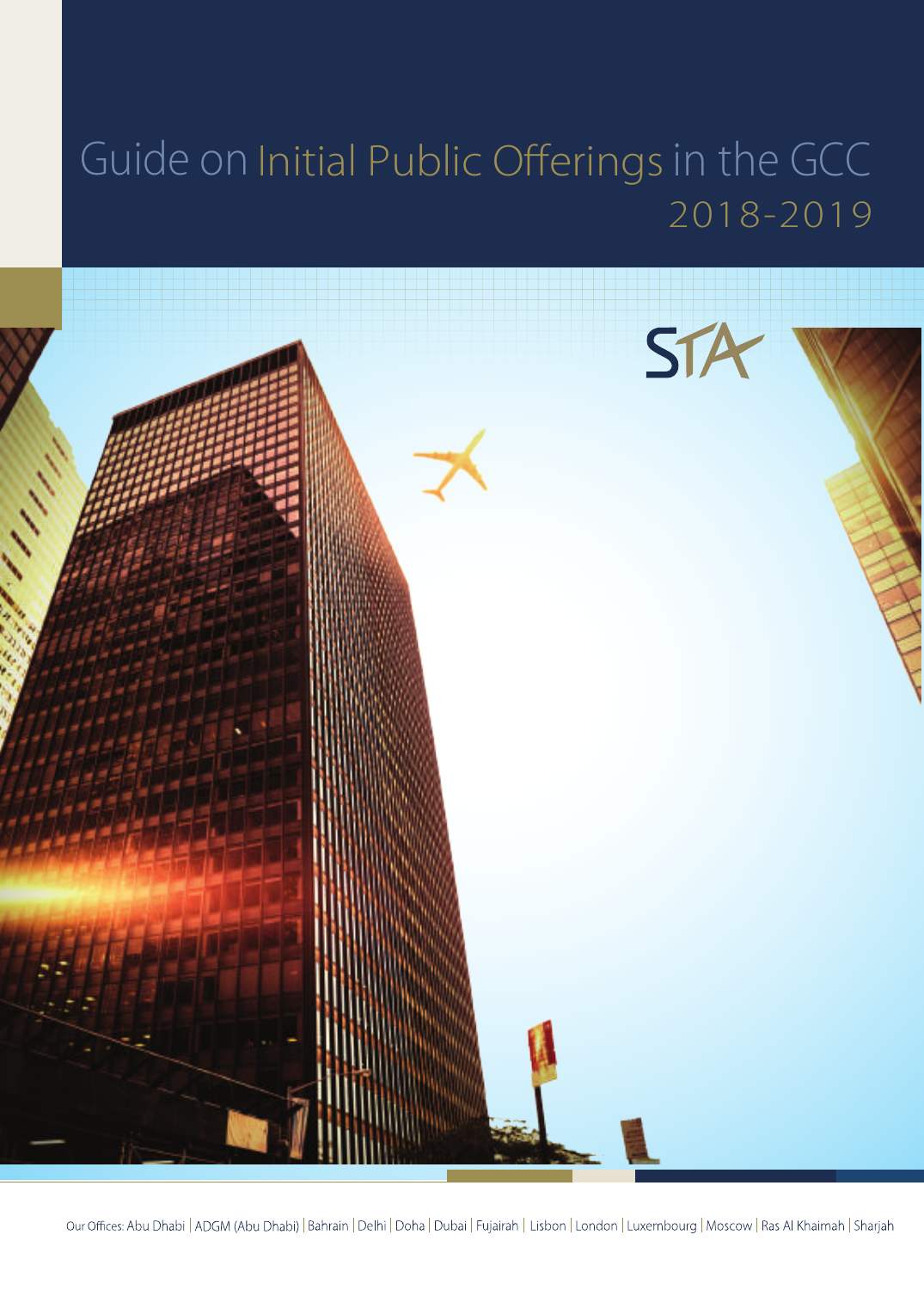## **GUIDE ON INITIAL PUBLIC OFFERINGS IN THE GCC**

#### **Introduction**

pany is considered to be private with a relatively small number of shareholders. IPO is a type where the company sells shares to an institutional investor or individual investor. An IPO is underwritten by the investment banks and who also arranges shares on one or more stock exchange market. IPO plays a crucial role in the empowerment of economic development plans, as they represent an efficient way to raise the necessary funds for the enhancement of sustainable development of the Gulf of Co-operation Council (*GCC*) economy. When a private companies convert into IPO, it opens a path of joining capital market which provides issuance of an entity with the opportunity to benefit from improved access to capital, increased global profile and access to liquidity. It also allows companies to transform itself into a sustainable business model. hen a company issues the very first sale of stock to the public is known as Initial Public Offering (*IPO*), and before an IPO the com-

The UAE Securities and Commodities Authority (*SCA*) governs and regulates Dubai Financial Market (*DFM*). Securities and Commodities Authority has the power to impose laws and standards which DFM must comply. DFM continues to build its reputation for reinforcing economic growth by encouraging and facilitating companies to grow and strengthen their positions regionally and internationally. The companies with IPO and listing on DFM offers many benefits such as ongoing access to capital required to fund growth, fair valuation of shares, succession planning for private and family-owned groups, increased implementation

of governance and investor relations best practices, thus enhancement of companies regionally and internationally. Additionally, Dubai Financial Services Authority (*DFSA*) governs and regulates Dubai International Financial Centre (*DIFC*). The working of DFSA and DIFC is explained in detail further in this guide.



In Abu Dhabi international financial center is Abu Dhabi Global Market (*ADGM*) which is an institution established by the Federal Law Number (8) of 2004, Federal Decree Number (15) of 2013, Cabinet Resolution Number (4) of 2013 and Abu Dhabi Law Number (4) of 2013. ADGM consist of three independent authorities which are the Registration Authority, the Financial Services Regulatory Authority (*FSRA*) and ADGM courts to ensure best international financial practice that is recognized by major business centers across the world.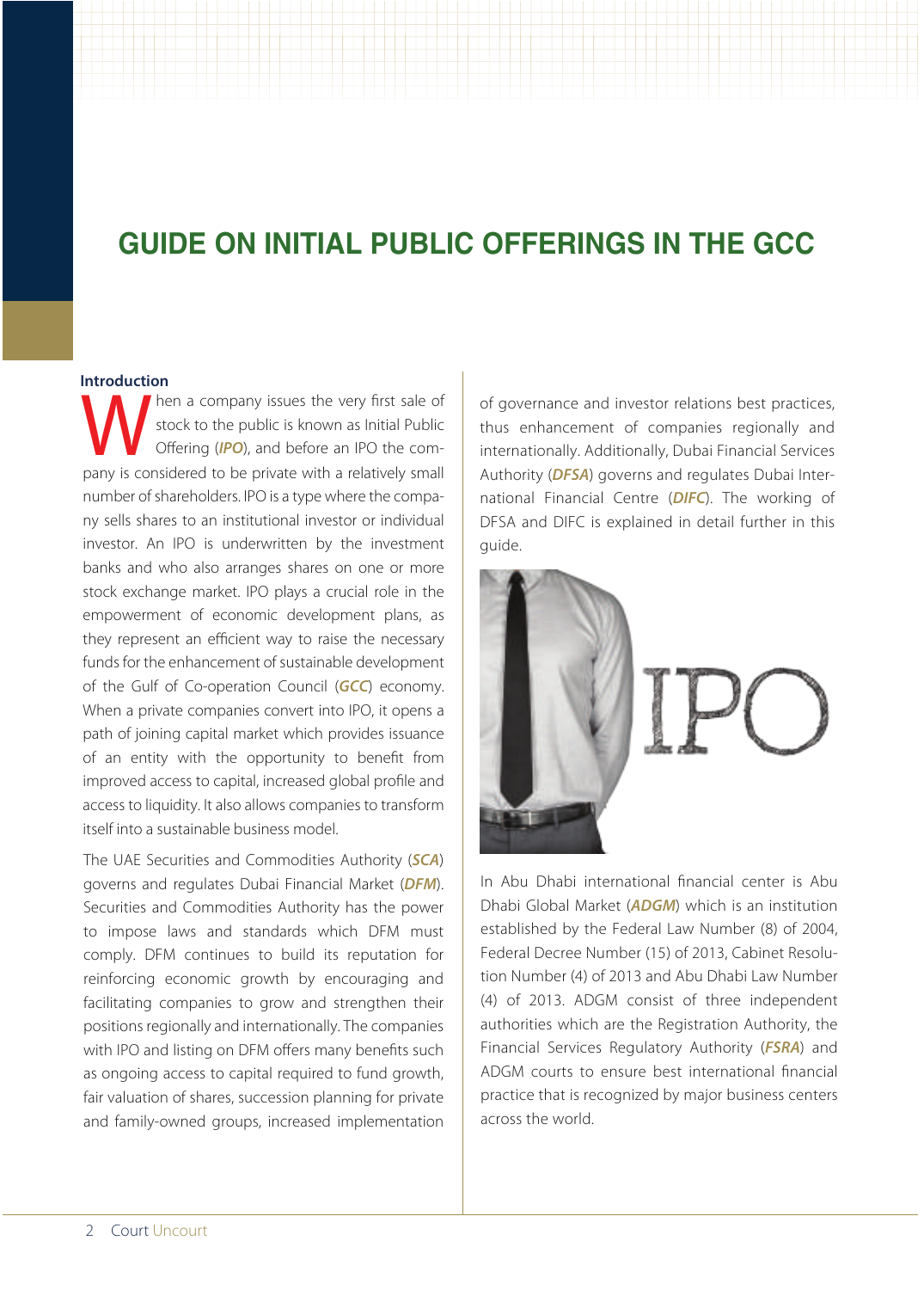

## contents

- 1. Initial Public Offering in UAE
- 2. Securities and Commodities Authorities

## 3. Dubai Financial Market

- 3.1. Introduction
- 3.2. Critical benefits for companies listing on DFM
- 3.3. Key IPO stages

## 4. Initial Public Offering on Nasdaq Dubai

- 4.1. Introduction
- 4.2. Procedure
- 4.3. Timeline for admission to trading for debt
- 4.4. Admission fees
- 4.5. Flexibility
- 4.6. Global and regional branding
- 4.7. Liquidity
- 4.8. Regulation and law
- 4.9. Listing criteria on Nasdaq Dubai
- 4.10. Incorporation
- 4.11. Financials
- 4.12. Management
- 4.13. General suitability
- 4.14. Working capital

## 5. Abu Dhabi Global Market

- 5.1. Introduction
- 5.2. Key benefits of the IPO

#### 6. Initial Public Offering in Saudi Arabia

6.1. Federal Law Number 2 of 2008;

## 7. Initial Public Offering in Oman

- 7.1. Introduction
- 7.2. IPO process in Oman
- 7.3. Disclosures in the prospectus

#### 8. Initial Public Offering in Kuwait

- 8.1. Introduction
- 8.2. Listing approval
- 83. Additional requirements

## 9. Initial Public Offering in Bahrain

- 9.1. Introduction
- 9.2. Listing requirements and process on Bahrain Bourse
- 9.3. Public scrutiny post IPO

#### 10. Conclusion

11. References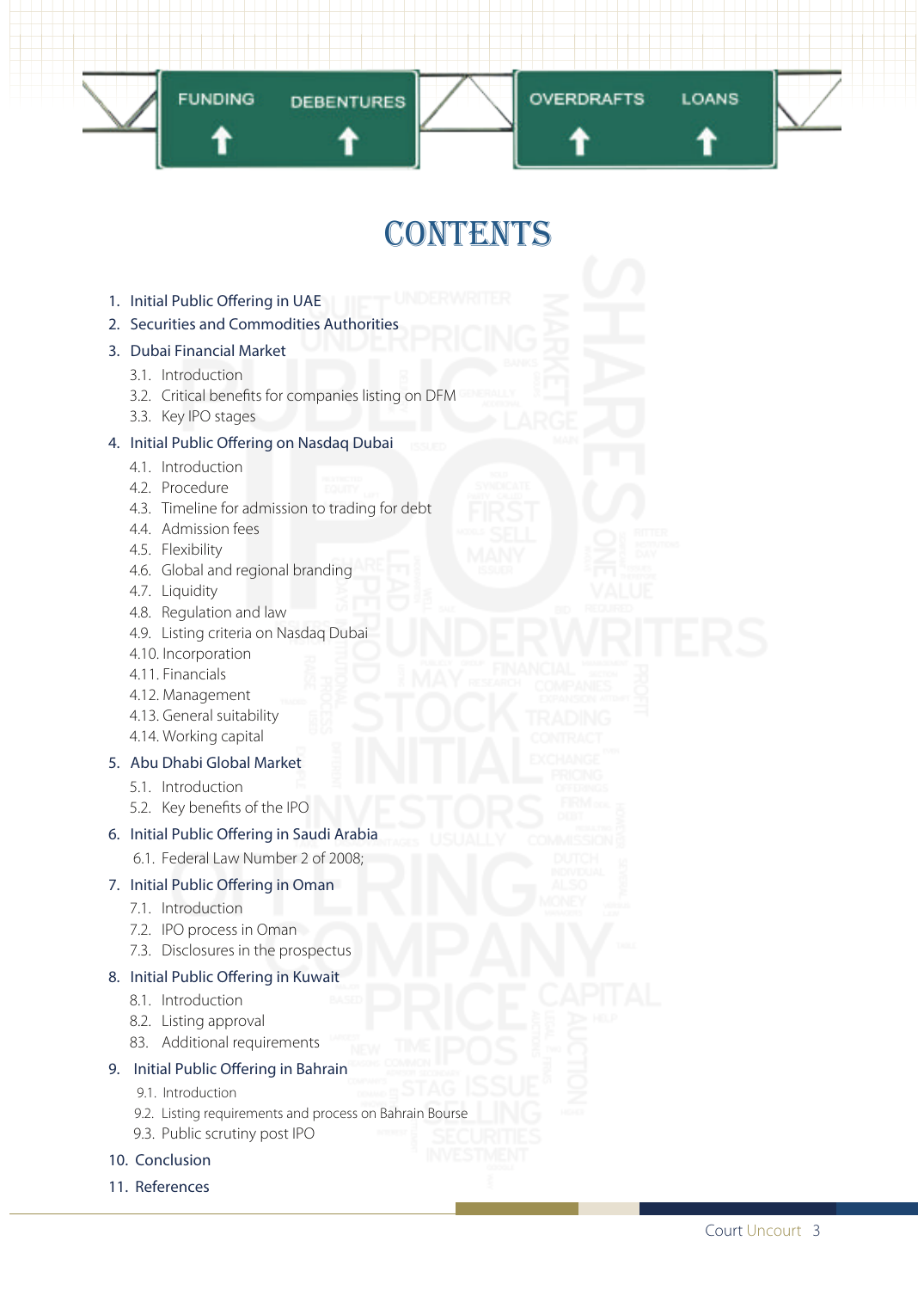*The journey of a thousand miles begins with one step.*

 *- Lao Tzu*

#### **1. Initial Public Offering Listing in UAE**

The IPO global, as well as local equity market, looks quite active in the coming year as the UAE companies are expected to raise up to \$9 billion depending on their valuations. Prominent companies such as Emirates Global Aluminum has IPO size of \$3billion while Abu Dhabi Ports are targeting around \$1 billion. Gems Education is planning to raise \$1.5 billion through London IPO. If all these companies are successful in achieving their specific targets, then it is predicted that 2018 could be a landmark year for UAE financial markets. In 2017, there were two IPOs listed on the DFM which were Orient UNB Takaful Insurance raising \$16.3 million and Emaar Development listing was for \$1.3 billion. On Real Estate Investment Trust (REIT) listing it was Nasdaq Dubai for Emirates NBD Asset Management at \$105 million. On Abu Dhabi listing Adnoc raised \$851 million. IPOs are far more established and profitable businesses with strong management track records. High anticipation of main IPOs is from Abu Dhabi Ports, Sanaat, Gems Education and Emirate Global Aluminum ahead of Aramco sale. The estimation is around 5 IPOs will be able to raise close to \$8 billion.

There was a decline in IPO activity in Q2 2017 as market volatility weighs on investor's sentiments. The only IPO which floated a total of 36 million shares by raising proceeds of \$96 million was of Jadwa REIT Alharamin Fund. ThobAl-Aseel Co. made first and largest offering in Q2 2017 on the parallel market front which floated 3 million shares raising proceeds of \$68 million. Additionally, Al Kathiri Holding Co. made second highest offerings which drifted to \$8million shares raising proceeds of \$6.7 million. During Q2 Saudi Stock Market remain the primary driver of IPOs in the whole of GCC.

## **2. Securities and Commodities Authorities**

This section of guide illustrates the functioning of Securities and Commodities Authorities (SCA) to authorize companies to go for IPO as per its Article 15.



The companies willing to conduct IPOs shall enter into a contract with a Financial Advisor by the Board Resolution Number 11/R.M of 2016on the regulations of issuing IPOs for public joint stock companies. Such Financial Advisor shall:

I. Welcome some of the qualified speculators to hold a progression of gatherings to show a report of the Issuing organization's business and exercises.

II. Look for the conclusion of the qualified financial specialists on their underlying impression of the estimation of the offers to be offered for membership by the Issuing organization.

III. Coordinate with the Issuing organization in the examination and investigation of the feelings given by the speculators to settle on a choice on the points of interest of the planned offering and the value scope of the offers subject of the advertising.

IV. Participate with the Issuing organization for setting up the preliminary plan in which the value scope of offers, and present the same to SCA for endorsement as a preparatory advance toward a declaration of the offering, except for the declaration time frames indicated in statement (1) of Article (12) in this regard.

V. Submit offers to financial specialists as for the offers to be provided by the Issuing organization.

VI. Lead informative and instructive workshops for financial specialists to clarify the Book Building procedure to them.

#### **3. Dubai Financial Market**

#### 3.1 Introduction

Dubai Money Market (DFM) is a standout amongst the most robust capital markets in the Center East. Situated in the area's budgetary center point, Dubai, which offers a very much enhanced economy in universal exchange, saving money and fund, tourism, data innovation, and foundation. Built up in 2000 as a legislature claimed trade,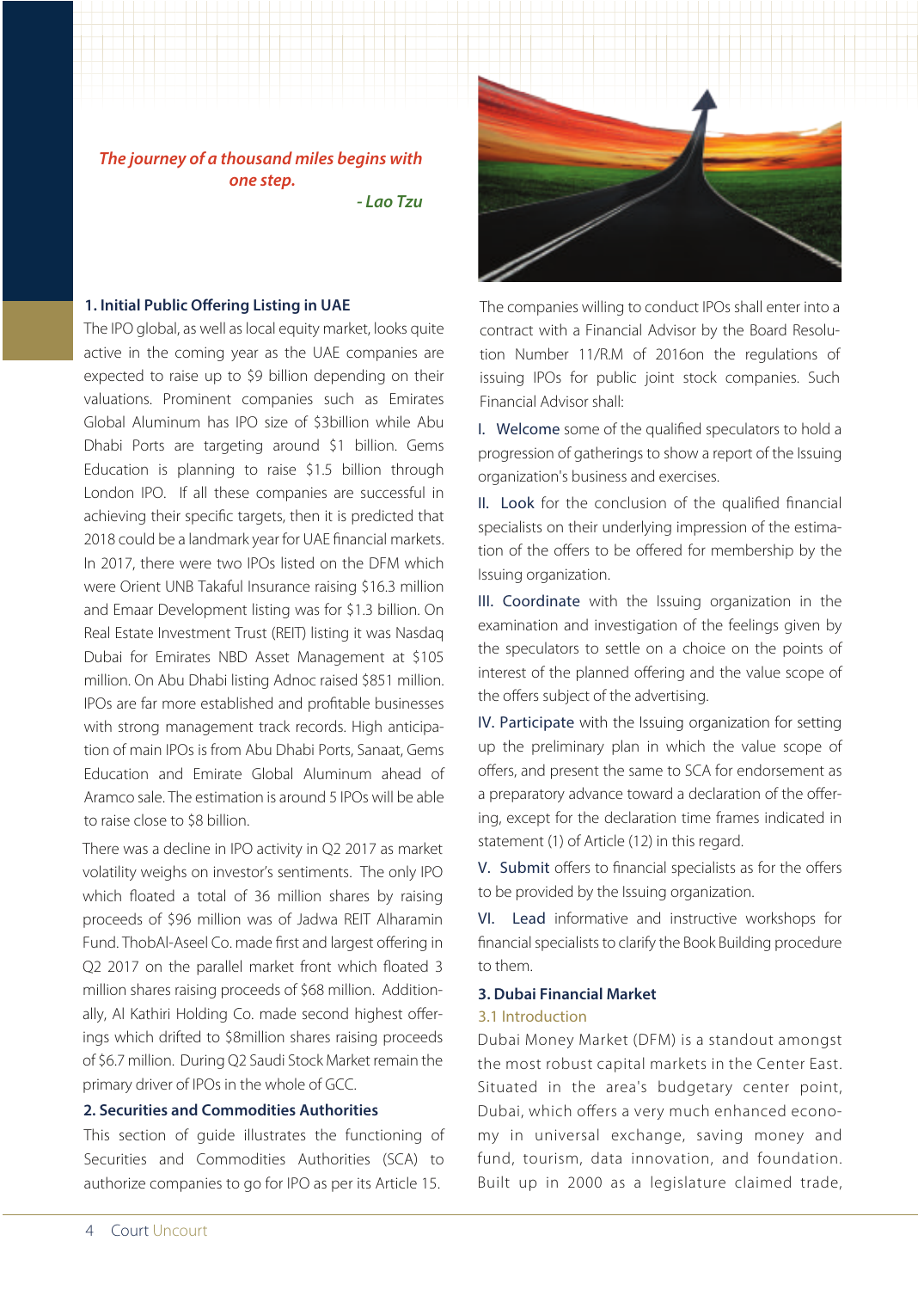

DFM gives financial specialists and market members the best in class universal stage encouraging the simplicity of posting of an assortment of advantage classes. In 2007, the DFM freely recorded the first trade, and early trade territorially to work with sharia' standards.

#### 3.2 Critical Benefits for Companies Listing on DFM

The following are the keys benefits for the companies listed on DFM or going public through DFM are:

I. Grants access to a stable and transparent securities market.

II. Rules and regulations are adequate.

III. Increase in public exposure through media, panel discussions, the DFM website, roadshows and DFM communications.

- IV. Innovative issuer services.
- V. Solid Regulatory framework.
- 

#### 3.3 Key IPO Stages

The significant strides for an organization considering going public must fulfill the mandatory requirements from the Department of Economic Development (DED) and Securities and Commodities Authorities (SCA). From the underlying assessment of the organization meeting the qualification necessities to selecting a warning group and presenting all the expected documentation to change over into a public joint stock company, through enlistment and original posting the open collective stock company shares on the DFM. Below are steps to be followed to fulfill the requirement of IPOs:

#### I. Meet the eligibility requirements by Company Board and Shareholder to decide to go public must obtain DED initial approval on the conversion *(Step 1-3)*:

i. Once the owner or the Board of Managers ("Board") decides to convert the company into a public company, then the representative of the Board, along with the legal counsel, hold discussions with the relevant Economic Development to seek in-principle approval for the conversion.

*The art of simplicity is a puzzle of complexity. - Douglas Horton*

ii. The Board further invites the shareholders to a meeting to approve the conversion to a public joint stock company (PJSC) and the new Memorandum and Articles of Association of the company. The assembly of the shareholder is to determine whether the IPO will follow price valuation or invest in property. Shareholders appoint a founder's committee.

iii. The composition of founder's committee shall be not less than three members, who should represent the founders.

iii. The composition of founder's committee shall be not less than three members, who should represent the founders.

II. Appointment of the crucial advisory team to prepare a feasibility study of asset evaluation report prospectus *(Step-4)*:

VI. Advanced Technologies. i. *Selection of Lead Manager*- duties of a lead manager are to do preliminary work for going public and requires selection of the other advisors for the IPO. Usually, leading managers are Investment Banks. The essential responsibilities of the Lead Manager include the following:

1. reviewing the company's capital needs.

2. advising on the offer structure.

3. rawing up a detailed timetable and coordinating the activities of the other professional advisors.

4. drafting the offering prospectus, in particular, the business description and business risk factors.

5. drafting presentations to investors and research analyst.

6. The recommendation provided on market conditions and the potential level of demand from the investment community for the company's shares.

7. The company's Directors seek advice on the first and second market regulations.

8. development the overall market strategy and to promote the company to private and institutional investors, high net-worth individuals and brokers.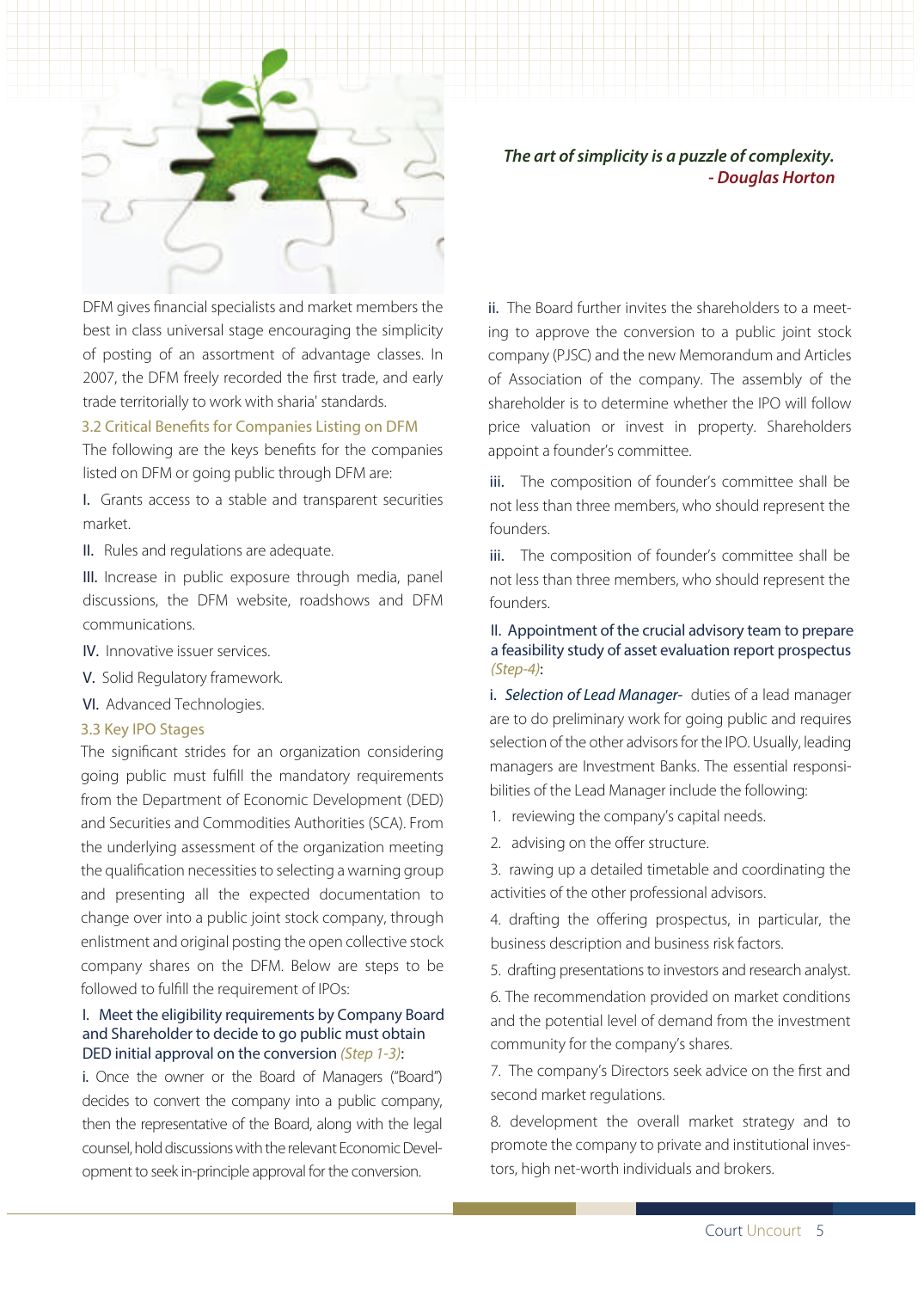### *The business journey is never ending...*

9. The company is seeking guidance on a vast range of subjects, the methodology of distribution, magnitude, and the crux of an issue as well as its timing and pricing. 10. coordinating between the company, its advisors, the concerned authorities and the IPO team at DFM.

11. working with the company after floatation to sustain a liquid and well-informed market for its shares.

ii. *Recording Accountant Firm-* the firm prepares the financial report to give assurance that the company is eligible for an IPO. The nitty-gritty depiction incorporates monetary and exchange examination of the organization covering its money related record, capital structure, and conjectures. The Reporting Accountant Firm furthermore audits the association's favorable position valuation report and coordinates an interim survey covering the period from the date of the last cash related enunciation up to the posting date.

iii. *Coordination with the independent value-* the organization will choose a free valuer to set up a valuation report of the benefits, which will constitute the originators in-kind commitment in the capital of the PJSC.

iv. Coordination with the preparer of the feasibility study- the organization should name a counselor who will set up an achievability examine laying out the practicality of the task.

v. *Legal Advisor-* the primary concern of the legal advisor is to carry out a due diligence exercise on the company and ensuring all legal requirements are satisfied. Additionally, preparing the amendments to the company's Memorandum and Articles of Association and drafting the legal component of the offering prospectus. Furthermore, liaising with SCA and liaising with DFM for listing the company's shares.

vi. *Financial Advisor-* typically the lead director likewise goes about as the monetary council, advising the

organization on every single budgetary issue and adds to the drafting of the possibility ponder. An organization may designate a different money related counsel if it esteems fitting.

vii. *Receiving Banks-* receiving banks receive the subscription funds and make refunds to subscribers for unallocated shares in case of oversubscription.

viii. *Rating Agency*- it assists in the IPO pricing.

ix. *PR/Communications Company-* some companies prefer to seek the services of a PR/ communications company to promote the IPO, within the legal boundaries. DFM also offers utilization many communication tools through the PR/Communications agency as part of their communications planning.

III. Ensure founders subscription for the share not less than 30% and not more than 70% of the share capital– the authors should buy in for shares at least 30% and not over 70% of the offer capital of the organization at the season of the IPO, preceding the welcome of people in general.

IV. Document submission to DED and SCA for the establishment of the PJSC-

i. Minutes of the special resolution of the investors of the organization.

ii. The amended Memorandum and Articles of Association.

iii. An endeavor by the executive of the Board of Directors, confirmed by the reviewers that the investors have entirely paid the ostensible estimation of offers issued by the organization.

iv. Various proposals required to be claimed, keeping in mind the end goal to be qualified for assignment for enrollment on the Board of Directors of the PJSC.

v. Chairman of the Board signs the audited financial statements for the preceding two fiscal years.

vi. Valuation report of the matter of the organization.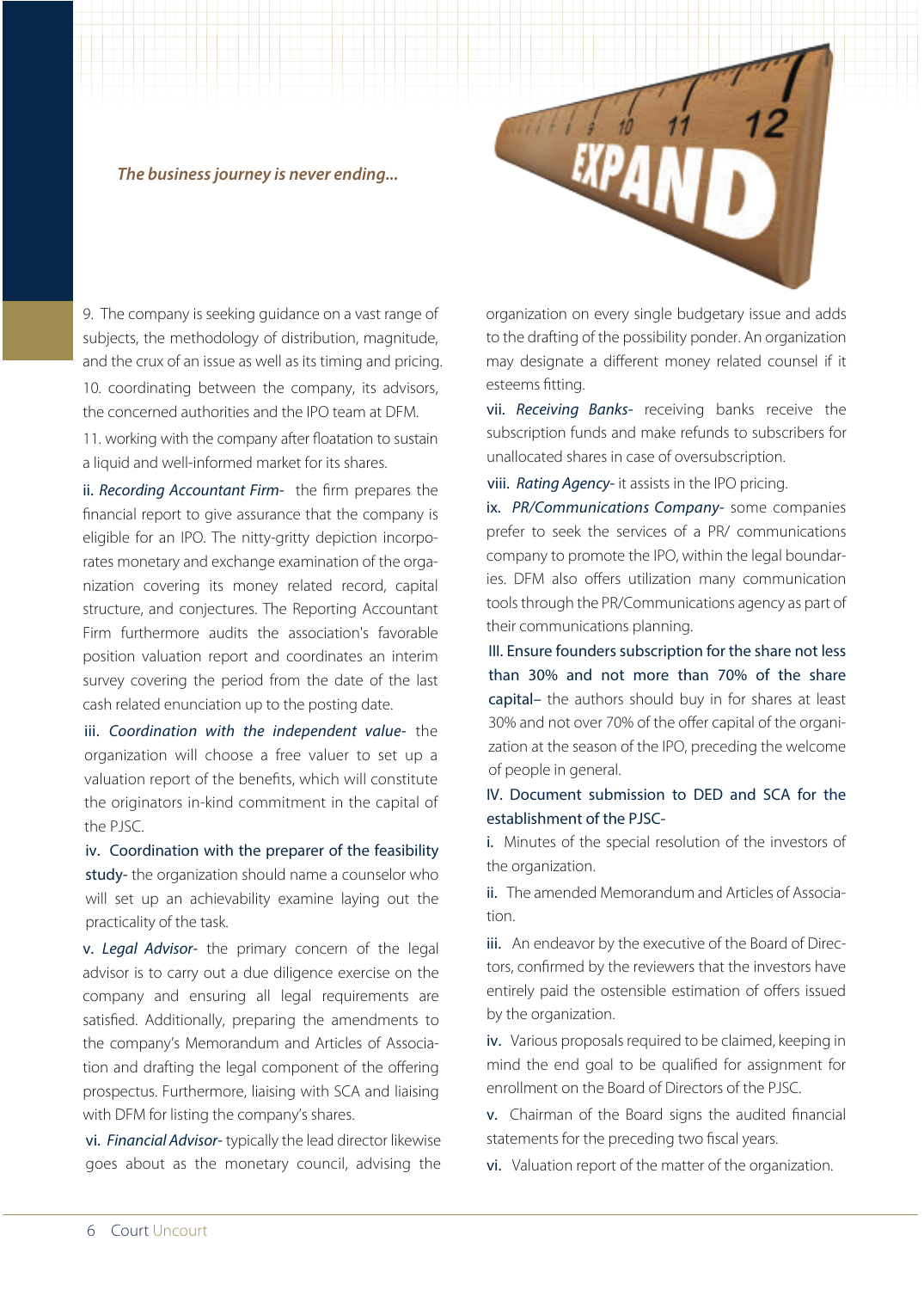

*Success of an IPO depends on strategy to minimize risks...*

vii. Feasibility study.

viii. Draft of the prospectus.

ix. Trade license of the LLC Company.

x. All the supporting documents of the investors of the LLC.

xi. A letter signed by all the authorized Directors, confirming that the Prospectus includes all information within their knowledge.

xii. Affirmation from the organizers that they have stored the sum proportionate to the level of their offer capital in a ledger.

The founders must formulate an interim committee which is responsible for electing one representative to act on behalf of the NGO in the licensing procedure. Such procedure is crucial for the NGO as it cannot function without such license.<br>i. Report of the organizers on the customs of the

## V. DED issues a decree approving the conversion of the company to a PJSC (Step-8)-

Once SCA and DED do the endorsement of possibility study and valuation report, it will meet and issue a pronouncement favoring the change of the organization to a PJSC (Joint Decision). The distribution of joint decision should be in two daily papers, one of them to be in Arabic inside five days from the date of its issuance.

## VI. Two newspaper announcements on the conversion and notification to all the creditors (Step-9)-

distribution of notice to every one of the loan creditors of the organization with the joint decision giving the banks 30 days to raise any complaint they may have to the transformation of the organization to a PJSC.

### VII. Subscription period (Step-12)-

Offering period might not be under ten working days and ought not to surpass thirty days, with one expansion time of not over ten days, the pattern in the market is to leave the membership time frame open for 10-15 days.

#### VIII. Allocation of share and refunding (Steps 13-14)-

allocation of shares amongst the successful subscribers and transferred or deposited the corresponding amounts with the receiving banks. The information of the offer offers distributed to them and any extra sum not dispensed is discounted using the DFM IPO stage given to all supporters.

## IX. Founders hold a Constitutive General Assembly (CGA) (Step-15)-

founders invite the subscribers to a constitutive general assembly (CGA) within 15 days of the closing of the subscription. SCA and DED send one or more representative as observers to attend the meeting of the General Assembly without the right to vote, but their presence will include in the minutes of the meeting. The CGA considers the following matters explicitly:

joining of the PJSC and the costs acquired in connection to it;

ii. The decision of the individuals from the primary Board of Directors and the arrangement of the Auditors.

## X. Application submission to SCA is requesting a declaration of PJSC incorporation(Step-16)-

founders must submit to the SCA an application seeking the disclosure of establishment of the PJSC within ten days of the meeting of the CGA. Following records must be presented alongside the use:

i. A revelation that the capital has been completely bought in to, the estimation of offers paid up by the endorsers, and a rundown of the supporter's name and the number of suggestions brought in to by every one of them.

ii. Minutes of the CGA meeting.

iii. The Articles of Association as approved by the CGA.

iv. The validation of the incorporation procedures is through submission of evident documents.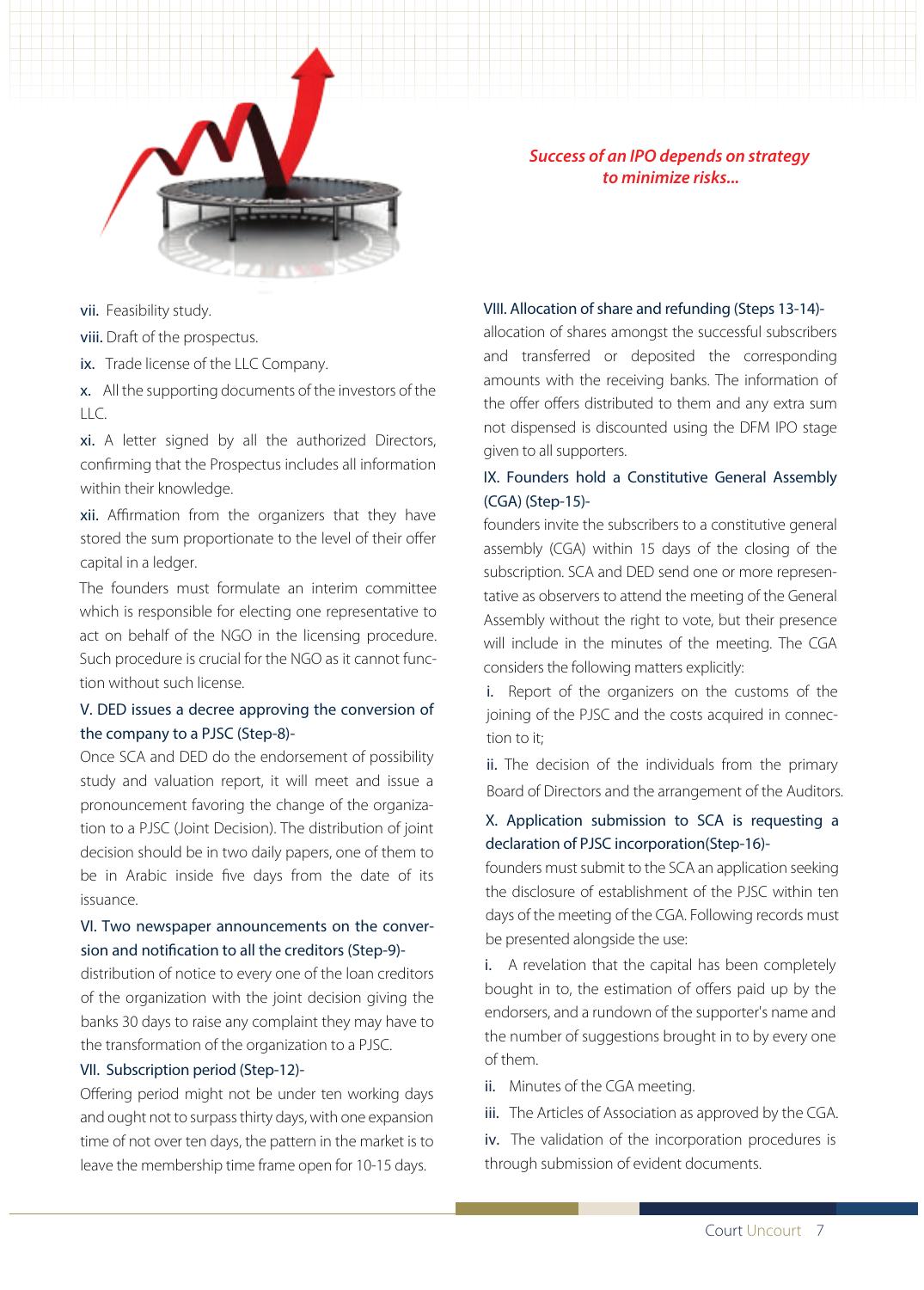*Intermediaries and regulators play a critical role in shares and securities market...*

## XI. SCA issues a decision announcing the incorporation of the PJSC (Step-17)-

the executive of SCA issues a choice reporting the consolidation of the PJSC within five days from the date of posting of use.

## XII. DED registers PJSC and grants its Trade License subject to all required documentation filed with SCA (Step 18-20)–

to record the PJSC with the SCA, at its office in Abu Dhabi or Dubai following documents are:

i. Name and type of the PJSC.

ii. Address of its principal office.

iii. Duration period of the PJSC and the commencement date.

iv. The valuation of capital and the number, type of each share and paid-up capital.

v. Unique duplicate of the Memorandum and Articles of Association of the PJSC.

vi. Photocopy of the registration of the authorized document in the Commercial Register.

vii. A statement, approved by the chairman and auditors of the PJSC, showing the percentage of ownership of UAE and GCC nationals and foreigners in the capital of the PJSC.

viii. An announcement, affirmed by the executive, posting the names of the investors, their nationalities, and the number of offers held by each.

ix. A statement, endorsed by the executive, publishing the names of the individuals from the Board of Directors of the PJSC, their nationalities and furthermore their abilities

x. Listing of the PJSC shares must take place no later than 15 days from the date of issuing the trade license by the relevant Economic Department.

#### **4. Initial Public Offering Lising on NASDAQ Dubai**

#### 4.1 Introduction

Nasdaq Dubai is intended to offer one of a kind posting advantages to organizations found any place, from the UAE including its free zones to different nations in the Middle East and around the globe. All gains from the

benefit of worldwide deceivability upheld by a posting in the business capital of the district. Nasdaq allows multinational corporation owners to choose their share price in an IPO and keep control of business afterward.

## 4.2 Procedure

The companies opting to IPO must follow the two-stage process as well as ensure its acceptance for admission to trading by Nasdaq Dubai under the exchange's Admission and Disclosure Standards (ADS). The illustration of timeline for official listing and entry for IPOs is as below:

I. On the first few days of admission and listing, it is Initial meeting with issuer including advisers.

II. On twenty-eight-day submission of the final draft prospectus and draft documents. Submit an initial application for trading.

III. On the eighth day, it is prospectus approval and publication.

IV. On the seventh day, it is an application for listing and final form for trading.

V. On the fifth day, it is conditional approval for listing.

VI. Between initial listing and fifth day, it is admission to trading notice and approval for admittance to trading.

4.3 Timeline for admission to trading for debt

I. During initial days it is admission to Nasdaq Dubai.

II. On the first day, it is conditional approval and admission notice.

III. On the second day, it is the submission of final documents and DFSA prospectus approval ad final application documents.

IV. On the fifth day, DFSA returns comments on initial submission.

V. On the tenth day, it is the submission of final draft prospectus and documents and initial application.

## 4.4 Admission Fees

The application fee for IPO is USD 5,000, and the admission fee ranges from USD 75,000 upwards depending on the admission of shares.The annual fees range from USD 20,000 upwards. The admission fee for a single issue or a program is USD 4,500.

Benefits of Initial Public Offerings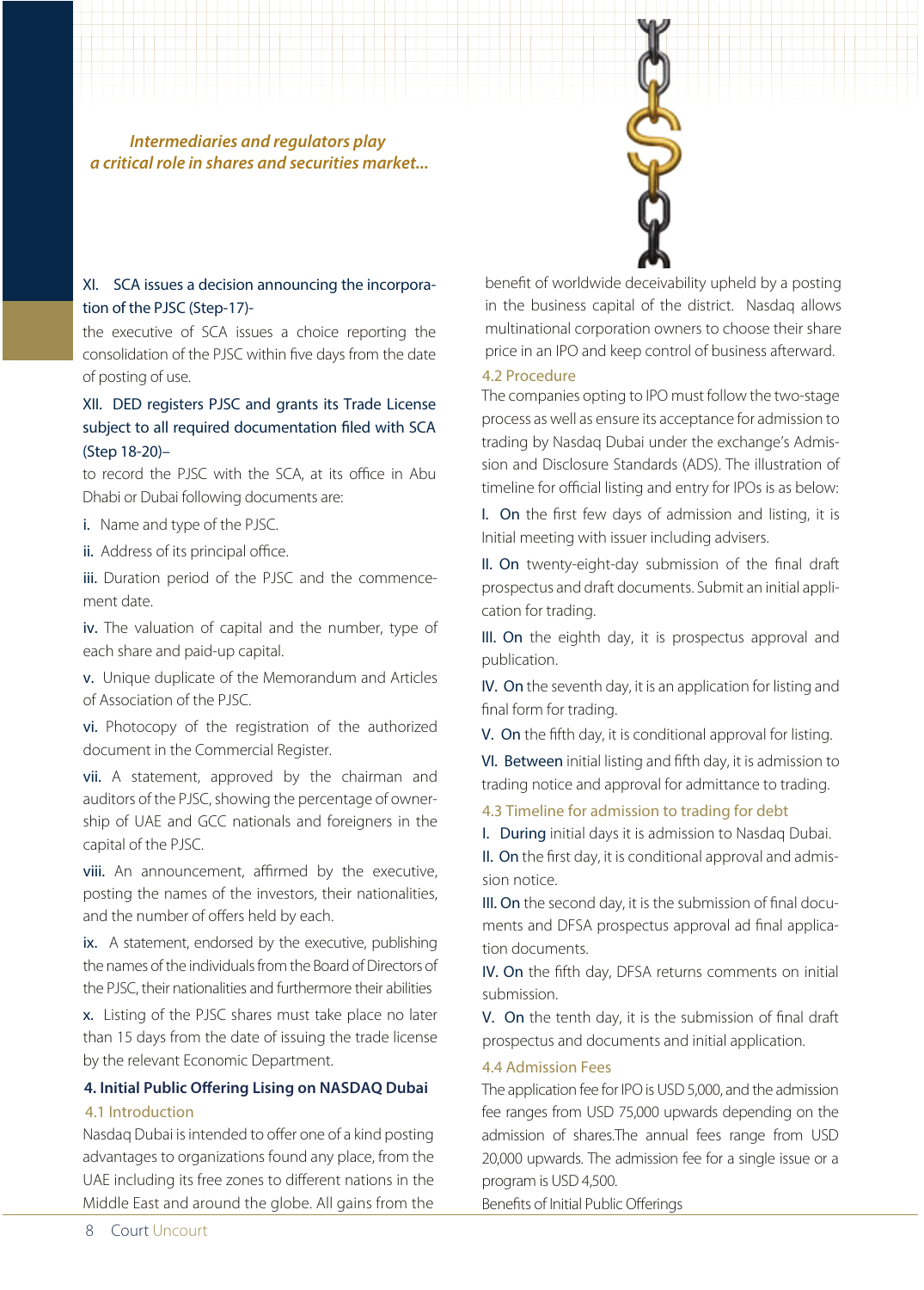

*"The essence of strategy is choosing what not to do." - Michael Porter*

#### 4.5 Flexibility

I. Owners require only 25% of the shares to be floated to raise capital for growth while retaining control of their company. Certain other exchanges need a sale of more than 50%.

II. Minimum market capitalisation is as little as USD 10 million.

III. Owners can choose the IPO share price themselves.

IV. The regional and international investors have unique access that facilitates active trading.

V. Rundown with no remote possession limitations forced by the trade.

VI. There is a choice to choose between a book building process, which enables the owner to sell shares at their market value.

VII. The owner can sell some of its shares in the IPO, as well as issue new shares. Certain other exchanges do not permit owners to sell their shares in an IPO.

#### 4.6 Global and Regional Branding

I. Owners of IPO can leverage Nasdaq brand to support their international status.

II. The owner's exposure can be increased by ringing the Nasdaq opening or closing Bell in New York and advertise on Nasdaq's dramatic video tower in Times Square.

III. The publication company's brand and trading symbol on Nasdaq Dubai's and DFM's trading platform and websites.

Investor Access

i. Connect with investors in the region and across the world through nearly all the largest UAE brokers and global investment banks.

ii. Extensive organizations might be qualified to join the FTSE Nasdaq Dubai UAE 20 file, which is intended to draw in global and also territorial financial specialists.

iii. Allows participating in investor conferences organized by the exchange and leading investment banks and other advisors.

#### 4.7 Liquidity

I. Nasdaq Dubai shares are exchanged on the DFM stage, setting them in a pool of more than 70 organizations recorded on the two trades. The stage interfaces more than 500,000 enrolled DFM singular speculators in the locale with Nasdaq Dubai's institutional financial specialists around the globe, giving profound liquidity.

III. The exchanged estimation of DP world, Nasdaq Dubai's most significant organization, was the fourth most astounding of all organizations recorded on the two trades in 2011.

IV. Unlike many other transactions in the region, Nasdaq Dubai enables its listed companies to appoint brokers as market makers, that facilitates liquidity by maintaining both buy and sell orders simultaneously.

#### 4.8 Regulation and Law

I. Nasdaq Dubai is regulated to international standards by the DFSA, the regulator in the DIFC free zone.

II. The organization and business laws represent DIFC, and in this way, Nasdaq Dubai depended on standards of English custom-based law and customized to the necessities of the area.

#### 4.9 Listing Criteria on Nasdaq Dubai

To IPO on Nasdaq Dubai, DFSA has listed down following criteria:

Company's shares:

I. The minimum market capitalization of USD 10 million.

II. 25% free float of capital share requirement for post listing.

III. Shares must be freely transferable.

IV. Shares must be paid entirely and free from any confinements on the exchange.

V. Shares must be duly authorized and validly issued under the laws of jurisdictions where the issuer is incorporated.

#### 4.10 Incorporation

- I. Duly incorporate in the home jurisdiction.
- II. Validly existing.
- III. Constitutional documents must be complied.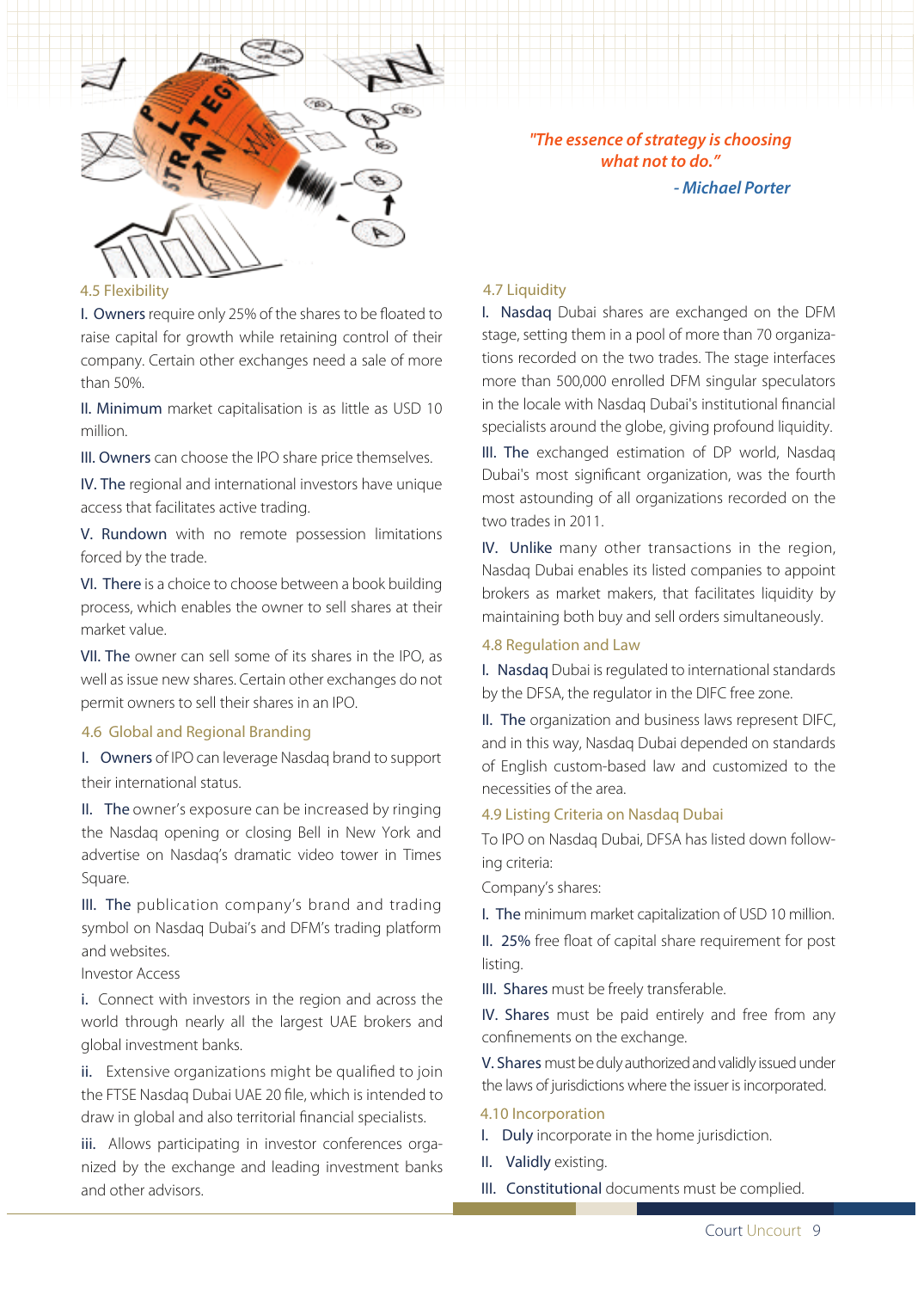

*Strength and growth come only through continuous effort and and proper strategy...* 

#### 4.11 Financials

I. Typically requires three years audited financial statements.

II. Prepared by IFRS and audited by IAASB.

III. Consolidated to cover all subsidiaries of the issuer.

IV. DFSA has the power to waive or modify these requirements.

V. Waivers and modifications most typically are seen where there has been in restructuring or where the issuer is less than three years old.

#### 4.12 Management

I. The administration must have the appropriate background and business ability for recorded organization.

II. Satisfactory frameworks set up to wipe out or oversee the irreconcilable material situation.

III. Adequate systems in place to enable the business to be run independently of controlling shareholders.

#### 4.13 General suitability

I. DFSA has a board of powers to determine the suitability of listing.

II. Ability to comply with ongoing requirements.

III. Integrity issues and reputational considerations for DIFC.

#### 4.14 Working Capital

I. DFSA must be satisfied that the issuer has working capital for its present requirements or if not as to how it proposes to provide the additional working capital needed.

II. A working capital report required.

An IPO on Nasdaq requires the publication by the company with formal document offering its shares for sale known as the prospectus. A prospectus is a company's essential marketing tool in its IPO, and it contains necessary data about the guarantor, to furnish speculators with an educated premise on which to choose whether or not they wish to contribute, and at what cost. The production of an outline requires the endorsement from DFSA.



#### 5.1 Introduction **5. Abu Dhabi Global Market**

Abu Dhabi Global Market (ADGM) regulates international monetary transactions in Abu Dhabi. It is a foundations set-up as per the Federal Law Number (8) of 2004, Federal Decree Number (15) of 2013, Cabinet Resolution Number (4) of 2013and Abu Dhabi Law Number (4) of 2013. ADGM comprises of two autonomous experts such as Regulatory Authorities and the Financial Services Regulatory Authority (FSRA).

On 26 November 2017, Abu Dhabi National Oil Company (Adnoc) distribution had intended to list on the Abu Dhabi stock market and open subscription of its IPO pricing between AED 2.35 and AED 2.95 per share. Adnoc group's chief executive Sultan Al Jaber had predicted that the planned IPO of Adnoc distribution will unlock inherent value of the business and will accelerate the growth of the company. The first 5 percent offering was open to local retail investors, while rest of it is to the government, international institutional investors and high net worth individuals. The equation was expected to raise approximately USD 8 to USD 10 million in equity value. In Q2 of 2017 Abu Dhabi listing on ADNOC was increased by USD 851million more than expected.

On 8 December 2017, ADNOC UAE's number one fuel retailer and distributor and operator announce the successful pricing for the IPO of its ordinary shares. Immediately after offering the parent company will continue to own 90% of the share capital.

#### 5.2 Key benefits of the IPO

The IPO represents the number of achievements and significant milestones for the ADNOC group and the Abu Dhabi securities exchange (ADX):

I. At the public listing, the company is expected to have the fourth largest capitalization on the ADX.

II. Adnoc distribution is expected to be the only sizeable retail sector on the ADX, helping to diversify and grow the number of industry sectors on the exchange.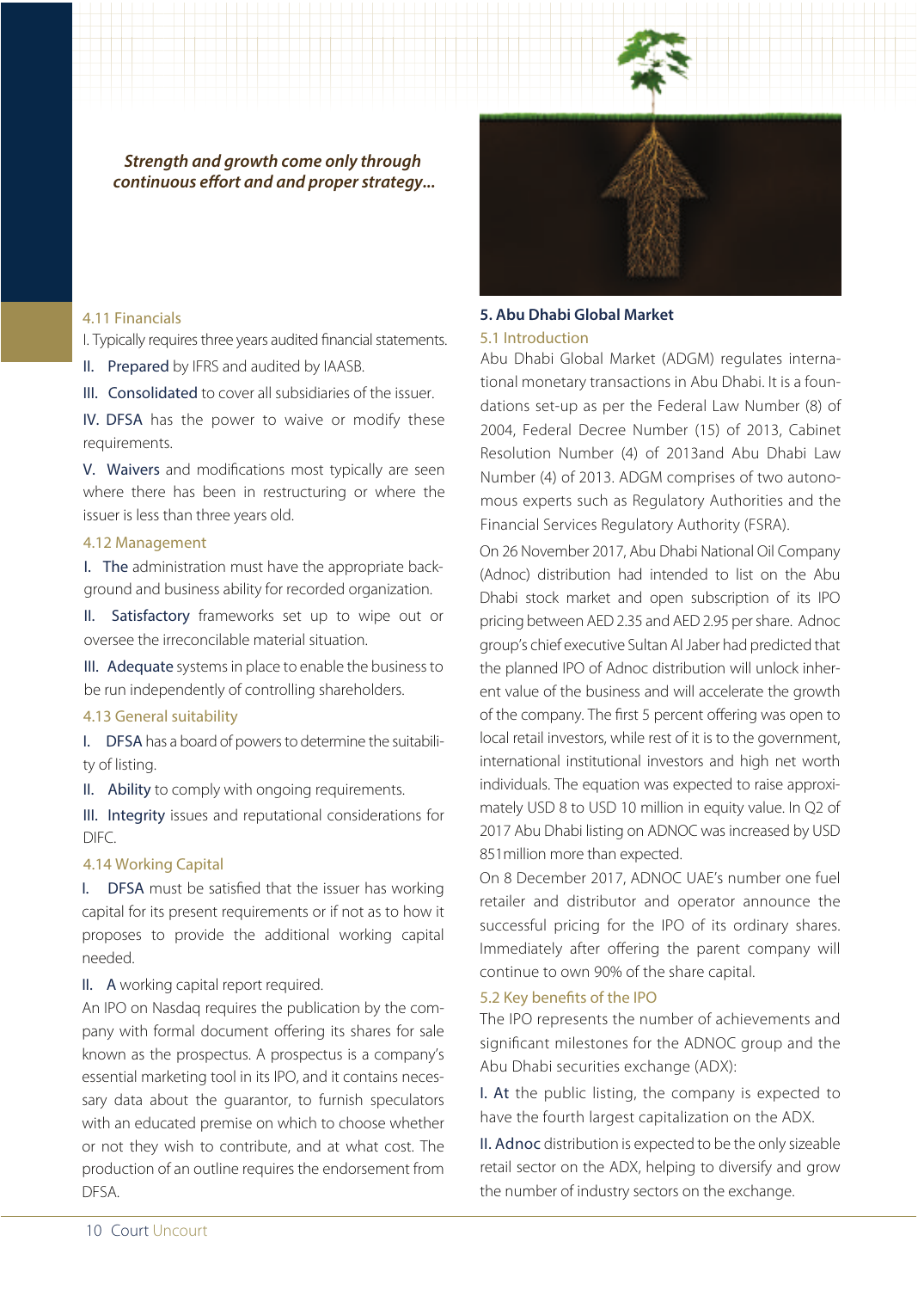

*"No company can afford not to move forward. It may be at the top heap today but at the bottom of the heap tomorrow, if it doesn't."*

 *- James Cash Penney, Founder, JC Penney*

III. IPO has led to substantial interest and engagement from high quality, global institutional investors allowing for increased Foreign Direct Investment into the UAE.

IV. IPO represents the first IPO of ADNOC subsidiary company and creates new platform and route for further value creation.

V. IPO in ADNOC offers new value creation strategy and the more proactive administration of its arrangement of advantages and capital, to open esteem and drive development.

VI. ADNOC retains 90% shareholding in the company with full alignment with other shareholders.

#### **6. Initial Public Offering in Saudi Arabia**

#### 6.1 Introduction

Most of the prominent private companies are going public by purchasing a share for the public which is known as Initial Public Offerings (IPO). The benefit of IPO is public listing on Saudi Stock Market (SSM). Private corporate entities in Saudi Arabia are opting for IPOs, to expand company's ability, find a new source of funds, be more competitive, motivate management and employees, improve credit rating, and enhance company image. For example, in 1998 Saudi Stock Market (SSM) witnessed the seventh case of an EPO, when Ahmed Fitahi Co. converted to the public joint stock company. It was authorized, and its paid capital was SR 200 million, and private sector owns all of its shares. Another case of IPO came to light in 1998, when Al-Zamil Co. went public after 40% of its shares to Saudi and Gulf investors. It was authorized, and its paid-up capital was SR 300 million. The company's activities constituted of manufacturing, selling, supplying, maintaining steel buildings, air conditioners, and architectural glass.

 Few IPOs comprise altogether of new value, with the first financial specialists holding their offers. Different IPOs include the offering of the just existing amount with no new raise of cash flow for the organization.

However, with the first proprietors offering their shares and yet others consist of a combination of two.

Furthermore, in 1998, the conversion of the ninth private company into a joint public stock was Saudi Chemical Co. It had paid up capital of SR 465 million, and the activities of the company were manufacturing of explosives for military and civil uses such as rock blasting for road cutting and foundations, trench blasting for oil and water pipelines.

Some of the academic scholars debated over the fact that there was a decrease in post-issue operating performance as measured by the operating return on assets and operating cash flows deflated by assets compared to their pre-IPO levels as evidenced by IPO firms. Post-IPO firms have high growth in sales and capital expenditure compared to the firms in the same industry without IPO. IPO firms have a positive relationship between entrepreneurs' ownership and operating performance. The sales of IPOs increased by 80.67% more than their counterparts in the same industry over the four years after going public.



## 7.1 Introduction **7. Initial Public Offering in Oman**

An initial public offering (*IPO*) is a type of process in which privately owned business changes into an open organization by posting its offers in the Stock Market at Muscat Securities Exchange. The objective of IPO is an expansion of existing activities of the company or setting up of new projects as may be specified by the company or to get existing equity shares by diluting the stake of existing equity shareholders through the offer of sale.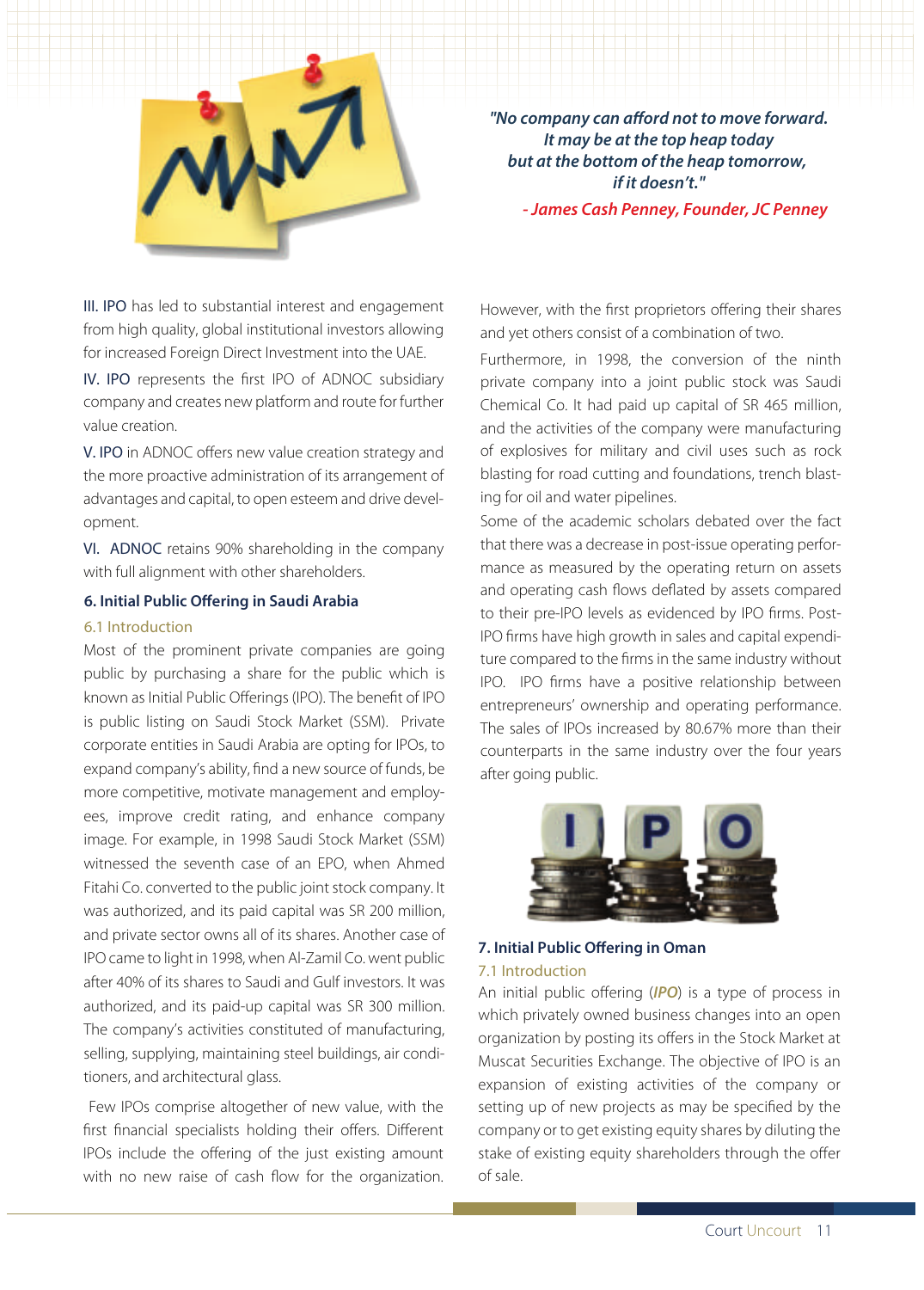

- *Sun Tzu*



## 7.2 IPO Process in Oman

The illustration of IPO process is in the table below:

| Preparation                                                                                                                                                                                                                         | Approval and<br>Marketing                                                                                                                                | Completion                                                                       |
|-------------------------------------------------------------------------------------------------------------------------------------------------------------------------------------------------------------------------------------|----------------------------------------------------------------------------------------------------------------------------------------------------------|----------------------------------------------------------------------------------|
| $l.$ The<br>approval from Promoters<br>and Board of Directors for<br>a decision to go for IPO.                                                                                                                                      | requirement of I. Pre-marketing lead by<br>Lead Manager/ Issue I. Bankers and Depo-<br>Advisor (key player of sitories appointment.<br>the IPO process). |                                                                                  |
| II. Appointment of Fina - II. Capital Market Authority<br>ncial Advisor/ Issue Man- Clearance, Muscat Securities II. Printing and distribu-<br>ager and legal counsel is Exchange and Ministry of tion of prospectus.<br>mandatory. | Commerce filling.                                                                                                                                        |                                                                                  |
| III. Legal Due diligence                                                                                                                                                                                                            | III. Pricing and allocation.                                                                                                                             | III. Issuance date of<br>the IPO.                                                |
| IV. Preparation of feasibil-<br>report, projected<br>ity<br>financial statement, and<br>valuation of assets of the<br>company                                                                                                       | IV. Book building and IV. Listing in Muscat<br>underwriting.                                                                                             | Securities Market.                                                               |
| V. Prospectus drafting.                                                                                                                                                                                                             | V. Roadshows.                                                                                                                                            | V. Funds transfer to<br>the issuer company.                                      |
| VI. Filling with capital<br>market authority, and<br>Muscat securities market.<br>Oman.                                                                                                                                             |                                                                                                                                                          | VI. Change of the<br>organization to Open<br>Joint Stock Company<br><b>(SAOG</b> |

## 7.3 Disclosures in the Prospectus

#### *Capital Structures*

I. Transparent about the shareholding pattern and share premium.

II. Disclosure of holding of promoter and promoters group.

III. Disclosure transfer shares since inception.

#### *An object of the Issue*

I. To mention a total requirement of funds and the purpose of the IPO.

II. Detail of the evaluation of the Issuer organization

III. Expansion of the Issuer company after IPO.

## *Details of the Issuer company*

I. Display the business structure of the Issuer's company.

II. A business description of the Issuer.

#### *Risk Factor*

I. Risk related to Issuer's company and its external risk.

#### *Company Management*

I. Details about the promoters, and shareholders of the company.

II. Details about the Directors and Committees formed under corporate governance practices.

#### *Financial Disclosures*

I. Auditors report.

II. Projected financial report and a business group of companies.

- III. List of creditors and debtors.
- IV. Share valuation report and feasibility report.

V. Points of interest of offer exchanges and the estimation of offer exchange, and a measure of offer application cash pending distribution.

VI. Financial progress performance of last three years.

VII. Capital expenditure, cash flow, and liquidity.

#### *Litigation*

I. Disclosure of any pending litigation and proceedings if any.

II. Belated documents were filing to government agencies and defaults.

#### **Legal Reports and Certifications**

I. Responsibility certificate from Board of Directors and Promotors.

II. Certificate about the authenticity of correct financial statements and share certificates.

III. Minutes of the meetings and extracts from resolutions.

IV. Certificates received from the key managerial personnel and the top ten shareholders.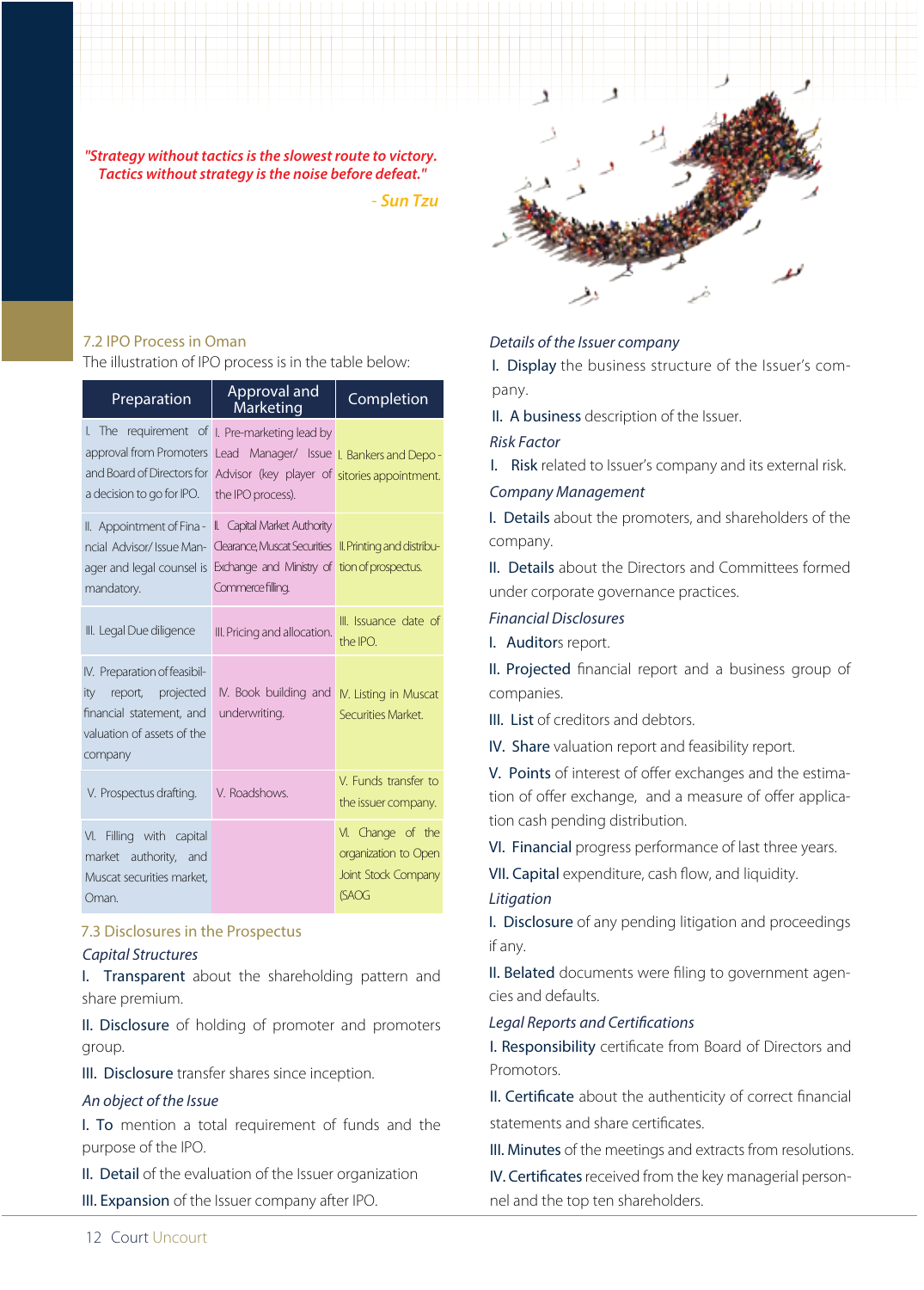

 *"What's the use of running if you are not on the right road."* - *German proverb*

V. Certificate establishing the correctness of statutory approvals.

#### **Statutory Reports and Certifications**

I. All approved licenses from the government if any pending projects.

II License from the municipality if any.

III. License and certificates from Ministries about each work permit.

#### IV. Company transformation.

#### *Declarations and Undertakings*

I. Statement by the Board of Directors, Financial Advisors, and Issue manager.

#### *Declarations and Undertakings*

I. Transformation of the company into a public joint stock company.

II. Invitation to issue shares to the public shall be announced in two daily newspapers one of which shall be in Arabic.

III. Subscription shall be in effect through three national banks in Oman.

IV. Subscription shall remain open for 30 days, renewable for another period not exceeding 30 days' subject to the approval of the Director General of Commerce.

V. The public can subscribe 40% of the company's equity shares.

#### **8. Initial Public Offerings in Kuwait**

## 8.1 Introduction

body, 60 percent of which will be state-owned and the remaining 40 percent to be offered to Kuwaiti investors via an IPO. Capital Markets Authority (CMA) is an established independent body with the vast range of functions, including rulemaking and regulatory oversight capacities. Article 23 of Resolution Number 23 of 2014 states that if there should arise an occurrence of the Capital Market Authority's endorsement of the posting

demand in the local market, the organization may, inside a half year of such approval before posting the offers in the Securities Exchange. It may expand its capital through a Listing Advisor by an Initial Public Offering in a rate at least 30% of the issued and entirely paid cash as it is at the season of favoring the posting demand. The subject to getting an earlier endorsement from the organization's General Assembly, notwithstanding accepting the required approvals from the CMA for such increment as per the techniques stipulated in the Executive By law of Law Number 7 of 2010 concerning the foundation of the CMA and Regulating Securities Activity. Furthermore, the supervisory specialists that organization is liable.

#### 8.2 Listing Approval

CMA may approve the listing of a closed shareholding company on the central market, on the condition that the applicant raises a minimum of 200 shareholders within two months. The CMA's approval is considered null and void If the minimum requirement is not satisfied within that period. This development allows applicants to list and undertake an initial public offer.

#### 8.3 Additional Requirements

Also, an applicant must appoint a compliance officer in charge of liaising with the public and the regulatory authorities as well as a listing consultant. The applicant must comply with the corporate governance rules for listed companies issued by the CMA. The corporate guideline was published in June 2013 and incorporates Kuwait Stock Exchange is to modify into a corporate comprehensive provisions on corporate governance.

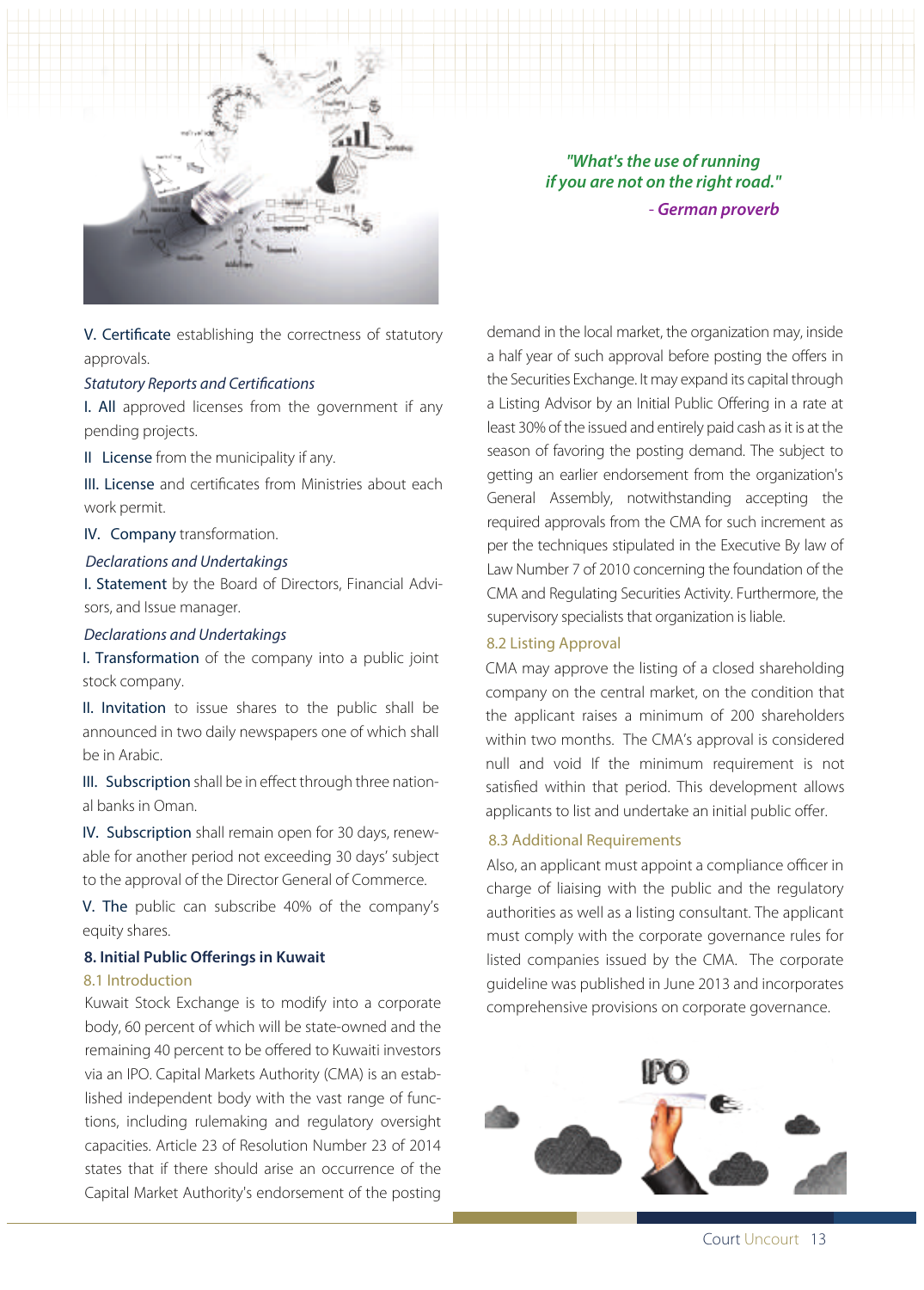*If you dream and you believe, you can do it. - Sean Combst*

## **9. Initial Public Offerings in Bahrain**

#### 9.1 Introduction

The Bahrain Stock Exchange (BSE) presents investors with the opportunity to raise equity financing, provided that the listing conditions are satisfied. The Central Bank of Bahrain (CBB) regulates and supervises Bahrain's capital markets with its chief priority being to maintain transparency, fair and orderly market by upholding and enforcing international standard and protecting the thereby safeguard Bahrain's respectability and notoriety as the locale's money related center point. The CBB manages and directs all applications for the posting of securities and some other instruments offered to the overall population, endorsing demands on the satisfaction of prerequisites and divulgences.

The predecessor of Bahrain Stock Exchange is Bahrain Bourse which is a self-regulated multi-asset marketplace. Bahrain Bourse intends to offer to its speculators, backers, and mediators a thorough suite of trade-related offices including providing posting, exchanging settlement, and vault administrations for different budgetary instruments.

## 9.2 Listing requirements and process on Bahrain Bourse

The listing requirements and process on Bahrain Bourse are:

*I. Appoint Advisors -* professional advisors are appointed for preparation of the prospectus, participate in due diligence process for the IPO, price the offering, market the offering to investors and be available to the company for other advice where necessary throughout the IPO process.

## *II. Auditors* dutiesare as follows:

- i. Conduct Financial due diligence.
- ii. Prepare financial statements.

 iii. Review financials to assess company's readiness for IPO.

 iv. Ensure that the economic data is compliant and meets legal and regulatory obligations.

 meets legal and regulatory obligations. v. Conduct valuation of assets.

## *III. PR Agent* duties are as follows:

 i. Develop a communication strategy to support pre- IPO process.

- ii. IPO coverage supervision.
- iii. Organize investor roadshow.

 iv. Enhance market perceptions to develop liquidity and promote the share price.

- v. Pre and post-IPO press releases.
- *IV. Bahrain Bourse* functions as follows:
	- i. Listing and securities trading.
	- ii. Corporate governance requirement's supervision.
- *V. Legal Counsel* duties are as follows:
	- i. Legal due diligence.
	- ii. Information Memorandum preparation.
	- iii. Corporate restructuring.
	- iv. Provide legal opinions.

 v. Draft legal documentation and provide legal advice.

vi. Manage the listing applications.

*VI. Investment Banks* functions as follows:

i. Project coordination with the CBB.

 ii. Analyze the company and industry to determine the level of investor demand.

 iii. Provide advice on the structure, size, and timing of the IPO.

 iv. Provide information on the offer price and some shares in IPO.

- v. Conduct company valuation.
- vi. Typically lead or joint underwriter.
- vii. Market the IPO using existing channels and contracts.
- *VII. Others* Share Registrar.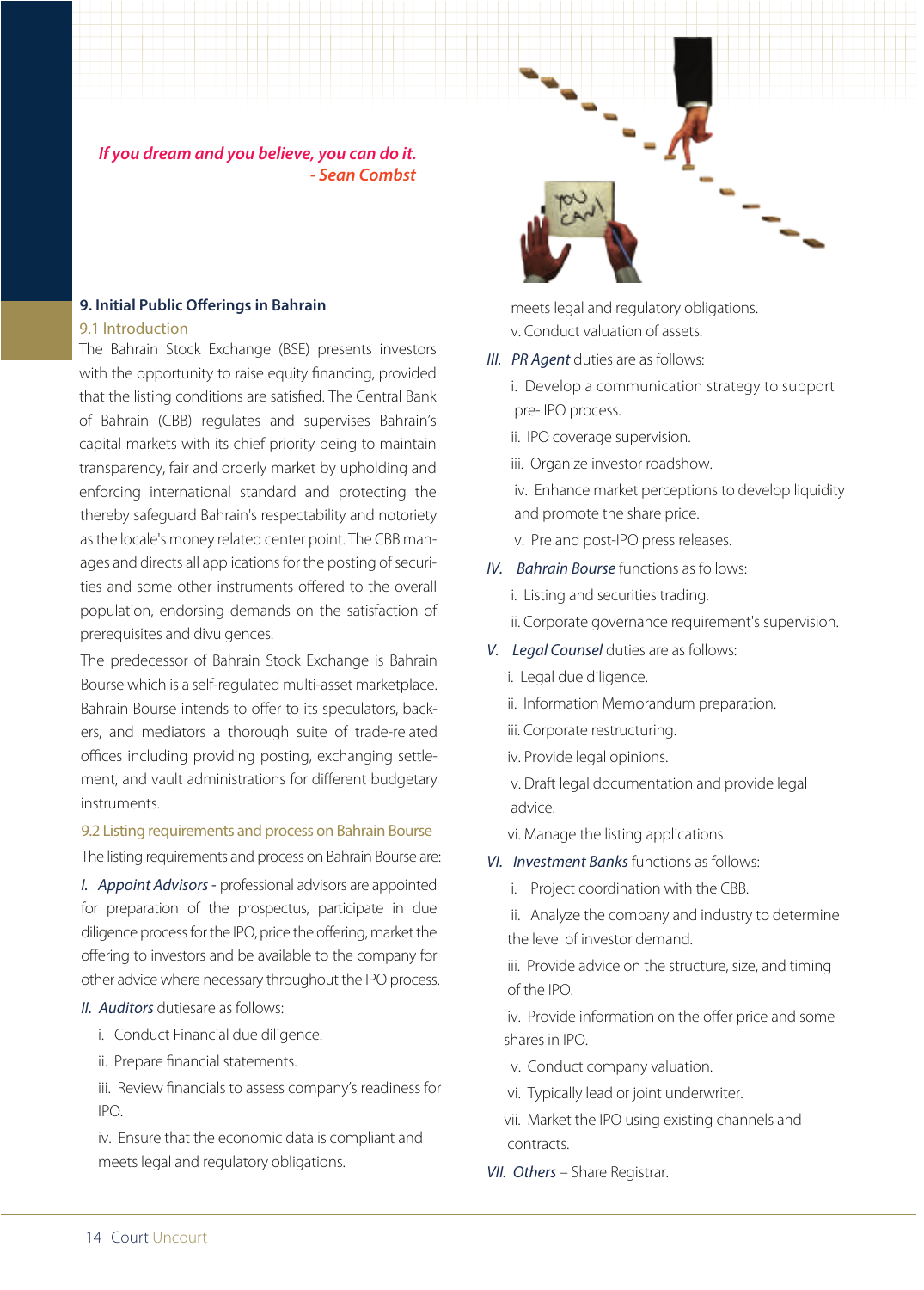

*"In a world that changing really quickly, the only strategy that is guaranteed to fail is not taking risks."* 

 *Mark Zuckerberg*

#### 9.3 Public Scrutiny Post IPO

Once company publicly listed it requires to comply with a host of required disclosures and financial reporting as per the process mentioned below:

I. Board of Directors and Executive Management's full disclosure of shareholding in the company and exposure of crucial personal dealings.

II. Disclosure of Board of meetings and AGM and EGM, and critical resolutions.

III. Public disclosure of Material event upon its occurrence.

IV. Set up an investor's relation department.

V. Set up an audit committee within Board with at least two independent board members.

VI. Appoint compliance officer to be the point of contact with Bahrain Bourse.

VII. Corporate governance compliance.

#### **10. Conclusion**

Most of the prominent private companies are going public through Initial Public Offerings (IPOs). When the private companies issue its very first sale of stock to a public or invest its shares in an individual investor or institution that is when it is said to be IPO. Most of the

companies go public through investment banks or financial stock market institutions. There numerous advantages for IPO companies can list its shares on more than one stock exchange markets, and it opens a path to capital market. IPO plays a vital role in the empowerment of economy with sustainable development. For example, in Dubai, there is DFM and Nasdaq Dubai which is regulated by Securities and Commodities Authorities (SCA) whereas Dubai Financial Securities Authority (DFSA) regulates DIFC. Similarly, in Abu Dhabi, it is Abu Dhabi Global Market which is the financial institution authorized to monitor IPOs in Abu Dhabi. In Oman IPO stock is listed on Muscat Securities Exchange and in Saudi, it is Saudi Stock Market(SSM). In Kuwait, the modification of Kuwait Stock Exchange Market into Capital Market Authority (CMA) on which stock listed of public companies. In Bahrain, Bahrain Stock Exchange (BSE) provides an opportunity to the investor to raise equity financing supplied that listing conditions are satisfied, and Central Bank of Bahrain (CBB) regulates and supervises Bahrain's capital market. This legal guide demonstrates different financial institution governing listing of IPO in different areas of UAE and provides detail procedure along with advantages of IPOs.

## **11. References**

- i. https://www.sca.gov.ae/English/Regulations/Pages/Default2.aspx
- ii. https://www.difc.ae/laws-regulations/difc-laws-regulations
- iii. http://www.dfsa.ae/en/About-Us/Our-Purpose#Who-We-Are
- iv. https://www.sca.gov.ae/English/Regulations/Pages/Default2.aspx
- v. http://www.nasdaqdubai.com/listing/who-should-list
- vi. http://www.moic.gov.bh/En/MoIC%20Centers/BahrainInvestorsCenter/BusinessEnv/ FinancingOptions/Pages/The%20Bahrain%20Stock%20Exchange.aspx